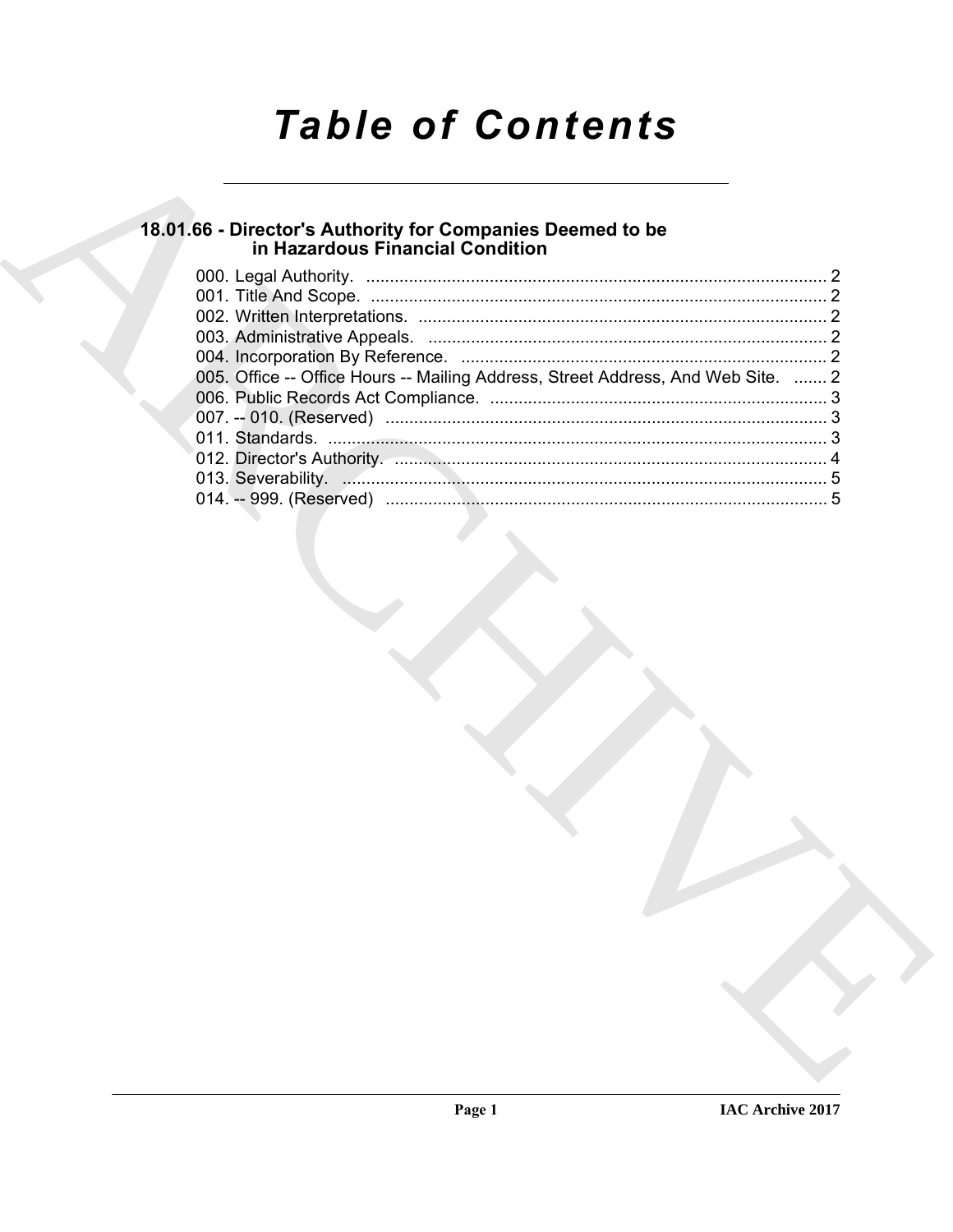#### **IDAPA 18 TITLE 01 CHAPTER 66**

#### **18.01.66 - DIRECTOR'S AUTHORITY FOR COMPANIES DEEMED TO BE IN HAZARDOUS FINANCIAL CONDITION**

#### <span id="page-1-1"></span><span id="page-1-0"></span>**000. LEGAL AUTHORITY.**

This rule is adopted and promulgated by the Director pursuant to Idaho Code Sections 41-211, 41-327 and 41-3309, and Title 67, Chapter 52, Idaho Code. (10-1-93) and Title 67, Chapter 52, Idaho Code.

#### <span id="page-1-2"></span>**001. TITLE AND SCOPE.**

**01. Title**. This rule shall be cited as IDAPA 18.01.66, "Director's Authority for Companies Deemed to cardous Financial Condition." (4-7-11) be in Hazardous Financial Condition."

**15.01.66 - DRECOTOR'S MANUES PERIOD MANUES DEEMED TO BE<br>
ARCHIVES IN MAZAROODS FRAMENCIA COMMITION<br>
16.1. IF AN ARCHIVES ARCHIVES AND MANUES ON THE CONSULTOR (15.1.2.1.1.1.1.2.7. and 11.4.1.37)<br>
16.1. IF AN ARCHIVES ARCH Scope**. The purpose of this rule is to set forth the standards which the Director may use for identifying insurers found to be in such condition as to render the continuance of their business hazardous to the public or to holders of their policies or certificates of insurance. This rule shall not be interpreted to limit the powers granted the Director by any laws or parts of laws of this state, nor shall this rule be interpreted to supersede any laws or parts of laws of this state. (4-7-11) or parts of laws of this state.

#### <span id="page-1-3"></span>**002. WRITTEN INTERPRETATIONS.**

In accordance with Section 67-5201(19)(b)(iv), Idaho Code, this agency may have written statements which pertain to the interpretation of this rule, or to the documentation of compliance with this rule. These documents will be available for public inspection and copying in accordance with the Idaho Public Records Law, Title 74, Chapter 1, Idaho Code. (4-7-11)

#### <span id="page-1-4"></span>**003. ADMINISTRATIVE APPEALS.**

All administrative appeals shall be governed by Title 41, Chapter 2, Idaho Code, and the Idaho Administrative Procedure Act, Title 67, Chapter 52, Idaho Code, and IDAPA 04.11.01, "Idaho Rules of Administrative Procedure of the Attorney General -- General Provisions." the Attorney General -- General Provisions."

#### <span id="page-1-5"></span>**004. INCORPORATION BY REFERENCE.**

This rule incorporates by reference the full text of the National Association of Insurance Commissioners Financial Condition Examiners Handbook and the National Association of Insurance Commissioners Annual Statement Instructions and Accounting Practices and Procedures Manual, pursuant to Sections 41-223 and 41-335, Idaho Code. Copies may be viewed at:

**01. Department**. Idaho Department of Insurance, 700 West State Street, 3rd Floor, Boise, Idaho  $83720-0043.$  (4-7-11)

**02.** Industry Documents. NAIC Executive Headquarters, 2301 McGee Street, Suite 800, Kansas City, 08-2662. NAIC website at http://www.naic.org. MO 64108-2662. NAIC website at http://www.naic.org.

#### <span id="page-1-6"></span>**005. OFFICE -- OFFICE HOURS -- MAILING ADDRESS, STREET ADDRESS, AND WEB SITE.**

**01. Office Hours**. The Department of Insurance is open from 8 a.m. to 5 p.m. except weekends and idays. (4-7-11) legal holidays.

**02. Mailing Address**. The Department's mailing address is Idaho Department of Insurance, P.O. Box 83720, Boise, ID 83720-0043.

**03. Street Address**. The principal place of business is 700 West State Street, 3rd Floor, Boise, Idaho 83720-0043. (4-7-11)

**04. Web Site Address**. The department's website is http://www.doi.idaho.gov. (4-7-11)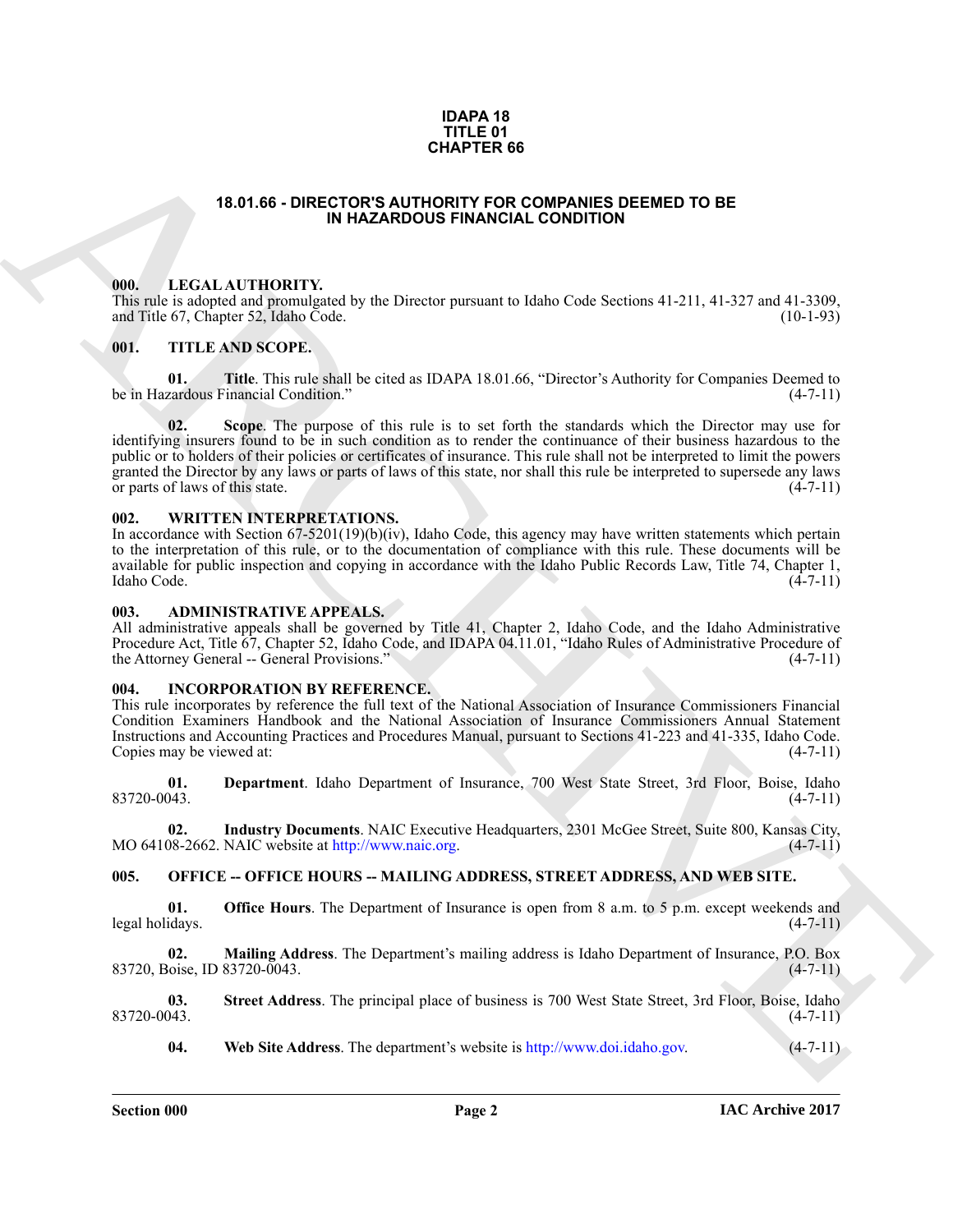#### <span id="page-2-0"></span>**006. PUBLIC RECORDS ACT COMPLIANCE.**

Any records associated with this rule are subject to the provisions of the Idaho Public Records Law, Title 74, Chapter 1, Idaho Code. (4-7-11) 1, Idaho Code.

### <span id="page-2-1"></span>**007. -- 010. (RESERVED)**

#### <span id="page-2-3"></span><span id="page-2-2"></span>**011. STANDARDS.**

The following standards, either singly or in combination of two (2) or more, may be considered by the Director to determine whether the continued operation of any insurer transacting insurance business in this state might be deemed to be hazardous to its policyholders or creditors or to the general public. The Director may consider:(4-7-11)

<span id="page-2-8"></span>**01. Examination Reports**. Adverse findings reported in financial condition and market conduct tion reports audit reports and actuarial opinions, reports or summaries. (4-7-11) examination reports, audit reports, and actuarial opinions, reports or summaries.

<span id="page-2-11"></span><span id="page-2-4"></span>**02. NAIC Insurance Regulatory Information System**. The National Association of Insurance Commissioners Insurance Regulatory Information System and its other financial analysis solvency tools and reports.  $(4 - 7 - 11)$ 

**Experimental Temperature Constraints of the Historical Constraint Constraint Constraint Constraint Constraint Constraint Constraint Constraint Constraint Constraint Constraint Constraint Constraint Constraint Constraint 03. Adequate Cash Provision**. Whether the insurer has made adequate provision, according to presently accepted actuarial standards of practice, for the anticipated cash flows required by the contractual obligations and related expenses of the insurer, when considered in light of the assets held by the insurer with respect to such reserves and related actuarial items including, but not limited to, the investment earnings on such assets, and<br>the considerations anticipated to be received and retained under such policies and contracts. (4-7-11) the considerations anticipated to be received and retained under such policies and contracts.

<span id="page-2-15"></span>**04. Reinsurance Program**. The ability of an assuming reinsurer to perform and whether the insurer's reinsurance program provides sufficient protection for the company's remaining surplus after taking into account the insurer's cash flow and the classes of business written as well as the financial condition of the assuming reinsurer. (10-1-93)

<span id="page-2-13"></span>**05. Operating Loss (50% of Surplus)**. Whether the insurer's operating loss in the last twelve (12) month period or any shorter period of time, including but not limited to net capital gain or loss, change in nonadmitted assets, and cash dividends paid to shareholders, is greater than fifty percent  $(50\%)$  of the insurer's remaining surplus as regards policyholders in excess of the minimum required. (4-7-11)

<span id="page-2-12"></span>**06. Operating Loss (20% of Surplus)**. Whether the insurer's operating loss in the last twelve (12) month period or any shorter period of time, excluding net capital gains, is greater than twenty percent (20%) of the insurer's remaining surplus as regards policyholders in excess of the minimum required. (4-7-11) insurer's remaining surplus as regards policyholders in excess of the minimum required.

<span id="page-2-10"></span>**07. Insolvency of Affiliate, Subsidiary or Reinsurer**. Whether a reinsurer, obligor, or any entity within the insurer's insurance holding company system is insolvent, threatened with insolvency, or delinquent in payment of its monetary or other obligations, and which in the opinion of the Director may affect the solvency of the insurer.  $\blacksquare$ insurer. (4-7-11)

<span id="page-2-6"></span>**08. Contingent Liabilities**. Contingent liabilities, pledges or guaranties which either individually or collectively involve a total amount which in the opinion of the Director may affect the solvency of the insurer.

(10-1-93)

**09.** Controlling Person. Whether any "controlling person" of an insurer is delinquent in the ing to, or payment of net premiums to such insurer. (10-1-93) transmitting to, or payment of, net premiums to such insurer.

<span id="page-2-14"></span><span id="page-2-7"></span><span id="page-2-5"></span>**10.** Receivables. The age and collectibility of receivables. (10-1-93)

**11. Competence of Management**. Whether the management of an insurer, including officers, directors, or any other person who directly or indirectly controls the operation of such insurer, fails to possess and demonstrate the competence, fitness and reputation deemed necessary to serve the insurer in such position. (10-1-93)

<span id="page-2-9"></span>**12. Failure to Respond to Inquiries**. Whether management of an insurer has failed to respond to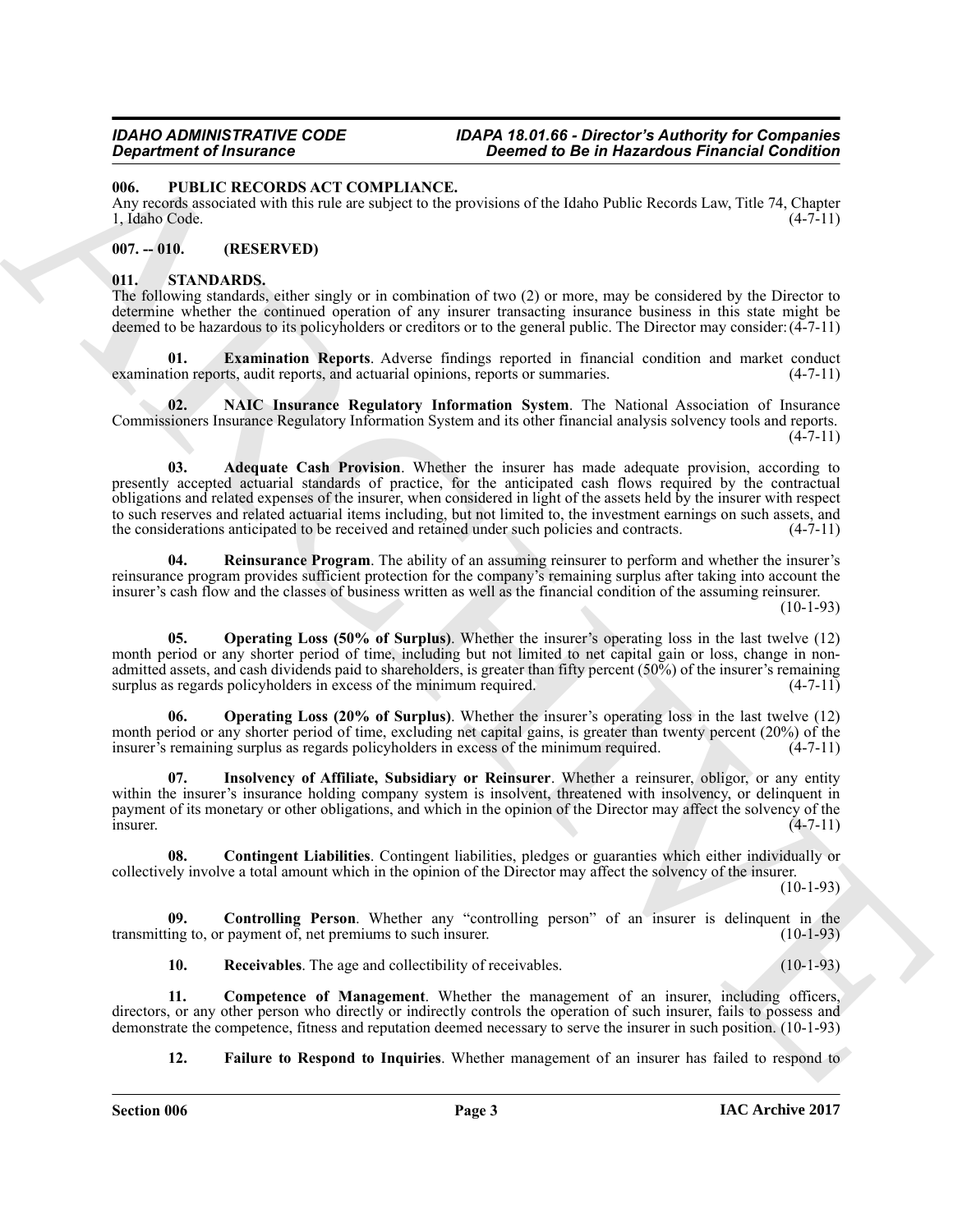inquiries relative to the condition of the insurer or has furnished false and misleading information concerning an inquiry. (10-1-93) inquiry.  $(10-1-93)$ 

<span id="page-3-8"></span><span id="page-3-7"></span>**13.** Failure to Meet Filing Requirements. Whether the insurer has failed to meet financial and company filing requirements in the absence of a reason satisfactory to the Director. (4-7-11) holding company filing requirements in the absence of a reason satisfactory to the Director.

**Signalize of financine C**<br> **Conserved to the ansatz of an elemental and conserved to the internal and conserved to the internal and material and<br>
meaning a BL balance to Meet Filing Requirements. Where the material and m 14. False or Misleading Financial Statements**. Whether management of an insurer either has filed any false or misleading sworn financial statement, or has released false or misleading financial statement to lending institutions or to the general public, or has made a false or misleading entry, or has omitted an entry of material amount in the books of the insurer. (10-1-93)

<span id="page-3-6"></span>**15. Extensive Growth**. Whether the insurer has grown so rapidly and to such an extent that it lacks financial and administrative capacity to meet its obligations in a timely manner. (10-1-93) adequate financial and administrative capacity to meet its obligations in a timely manner.

<span id="page-3-5"></span>**16. Cash Flow**. Whether the company has experienced or will experience in the foreseeable future cash /or liquidity problems. (10-1-93) flow and/or liquidity problems.

<span id="page-3-10"></span>**17. Reserves Compliance with Minimum Standards**. Whether management has established reserves that do not comply with minimum standards established by state insurance laws, regulations, statutory accounting standards, sound actuarial principles and standards of practice. (4-7-11) standards, sound actuarial principles and standards of practice.

<span id="page-3-9"></span>**18. Material Under-Reserving**. Whether management persistently engages in material under-<br>that results in adverse development. (4-7-11) reserving that results in adverse development.

<span id="page-3-11"></span>**19. Transactions Among Affiliates**. Whether transactions among affiliates, subsidiaries or controlling persons for which the insurer receives assets, capital gains or both do not provide sufficient value, liquidity or diversity to assure the insurer's ability to meet its outstanding obligations as they mature. (4-7-11) diversity to assure the insurer's ability to meet its outstanding obligations as they mature.

<span id="page-3-4"></span>**20. Any Other Finding**. Any other finding determined by the Director to be hazardous to the insurer's reditors or to the general public. policyholders or creditors or to the general public.

#### <span id="page-3-1"></span><span id="page-3-0"></span>**012. DIRECTOR'S AUTHORITY.**

<span id="page-3-2"></span>**01. Determination of Financial Condition**. For the purposes of making a determination of an financial condition under this rule, the Director may: (10-1-93) insurer's financial condition under this rule, the Director may:

**a.** Disregard any credit or amount receivable resulting from transactions with a reinsurer which is the interval or otherwise subject to a delinguency proceeding: (10-1-93) insolvent, impaired or otherwise subject to a delinquency proceeding;

**b.** Make appropriate adjustments, including disallowance, to asset values attributable to investments in or transactions with parents, subsidiaries, or affiliates, consistent with the NAIC Accounting Policies and Procedures Manual, state laws, and regulations; (4-7-11)

**c.** Refuse to recognize the stated value of accounts receivable if the ability to collect receivables is beculative in view of the age of the account or the financial condition of the debtor: (10-1-93) highly speculative in view of the age of the account or the financial condition of the debtor;

**d.** Increase the insurer's liability in an amount equal to any contingent liability, pledge, or guarantee not otherwise included if there is a substantial risk that the insurer will be called upon to meet the obligation undertaken within the next twelve (12) month period. (10-1-93) undertaken within the next twelve  $(12)$  month period.

**02. Issuance of Order**. If the Director determines that the continued operation of the insurer licensed to transact business in this state may be hazardous to the policyholders or creditors or to the general public, then the Director may, upon a determination, issue an order requiring the insurer to: (4-7-11) Director may, upon a determination, issue an order requiring the insurer to:

<span id="page-3-3"></span>**a.** Reduce the total amount of present and potential liability for policy benefits by reinsurance;

 $(10-1-93)$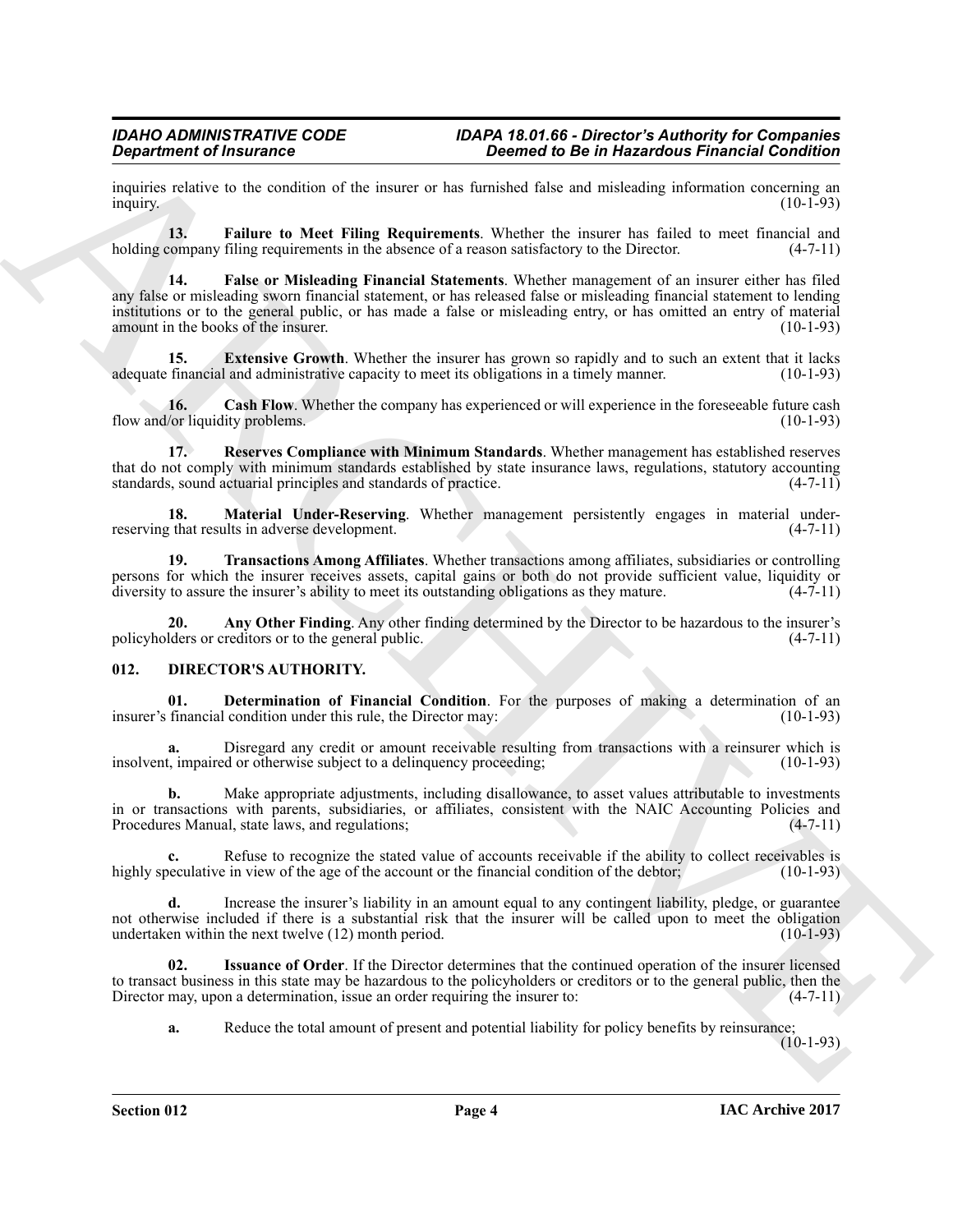#### *IDAHO ADMINISTRATIVE CODE IDAPA 18.01.66 - Director's Authority for Companies Department of Insurance Deemed to Be in Hazardous Financial Condition*

| <b>Department of Insurance</b> | <b>Deemed to Be in Hazardous Financial Condition</b>                                                                                                                                                      |                |
|--------------------------------|-----------------------------------------------------------------------------------------------------------------------------------------------------------------------------------------------------------|----------------|
| b.                             | Reduce, suspend or limit the volume of business being accepted or renewed;                                                                                                                                | $(10-1-93)$    |
| c.                             | Reduce general insurance and commission expenses by specified methods;                                                                                                                                    | $(10-1-93)$    |
| d.                             | Increase the insurer's capital and surplus;                                                                                                                                                               | $(10-1-93)$    |
| e.<br>policyholders;           | Suspend or limit the declaration and payment of dividend by an insurer to its stockholders or to its                                                                                                      | $(10-1-93)$    |
| f.                             | File reports in a form acceptable to the Director concerning the market value of an insurer's assets;                                                                                                     | $(10-1-93)$    |
| g.                             | Limit or withdraw from certain investments or discontinue certain investment practices to the<br>extent the Director deems necessary;                                                                     | $(10-1-93)$    |
| h.                             | Document the adequacy of premium rates in relation to the risks insured;                                                                                                                                  | $(10-1-93)$    |
|                                | File, in addition to regular annual statements, interim financial reports on the form adopted by the<br>National Association of Insurance Commissioners or in such format as promulgated by the Director; | $(10-1-93)$    |
| acceptable to the Director;    | Correct corporate governance practice deficiencies and adopt and utilize governance practices                                                                                                             | $(4-7-11)$     |
| k.                             | Provide a business plan to the Director in order to continue to transact business in the state; or                                                                                                        | $(4-7-11)$     |
|                                | Adjust rates for any non-life insurance product written by the insurer that the Director considers<br>necessary to improve the financial condition of the insurer.                                        | $(4-7-11)$     |
| 03.                            | Hearing. Any insurer subject to an order under Subsection 012.02 may request a hearing to review<br>that order pursuant to Title 41, Chapter 2, Idaho Code.                                               | $(4-7-11)$     |
| 013.                           | <b>SEVERABILITY.</b><br>If any provisions of this rule are held to be invalid, the remainder shall not be affected.                                                                                       | $(4 - 7 - 11)$ |
| $014. - 999.$                  | (RESERVED)                                                                                                                                                                                                |                |
|                                |                                                                                                                                                                                                           |                |
|                                |                                                                                                                                                                                                           |                |
|                                |                                                                                                                                                                                                           |                |
|                                |                                                                                                                                                                                                           |                |
|                                |                                                                                                                                                                                                           |                |
|                                |                                                                                                                                                                                                           |                |

### <span id="page-4-2"></span><span id="page-4-0"></span>**013. SEVERABILITY.**

## <span id="page-4-1"></span>**014. -- 999. (RESERVED)**